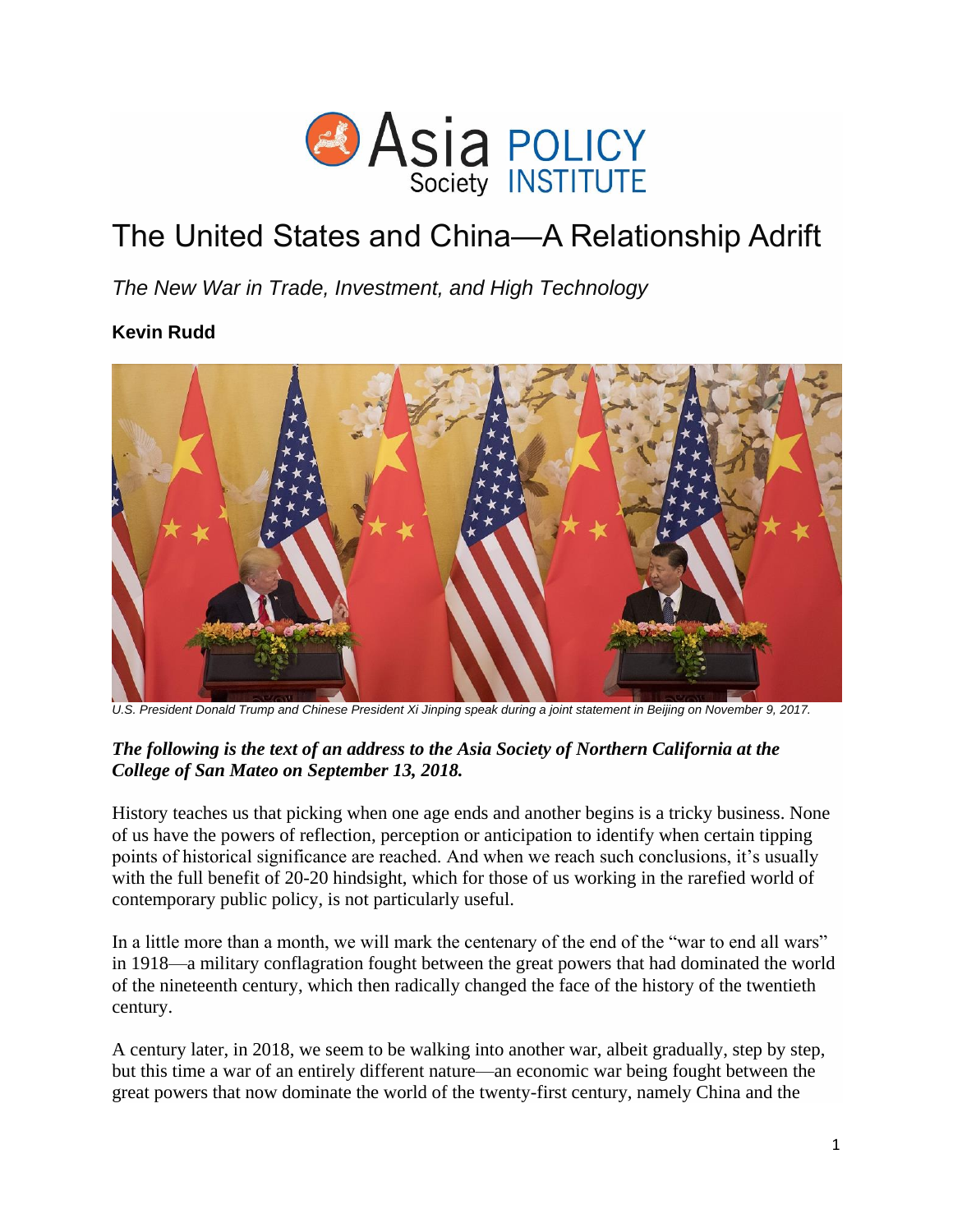United States. Beginning with a trade war, developing into an investment war, before metastasising into a new "technology war" as China and the United States now struggle to secure the commanding heights of the new technologies that will either drive, or destroy, the economies of the 21st century.

It is an open question if, and when, this will begin to fuse into another "Cold War" let alone if, and when, the unpredictable forces now being unleashed by this rapidly unfolding new economic war erupt into one form or other of military confrontation in the future. The problem is, until relatively recently, this sort of language was almost unthinkable in mainstream public policy. The problem now is that it has entered the realm of the thinkable. Not probable. Not inevitable. But now certainly thinkable.

Nobody is any longer confident where all this will land. We indeed appear to be passing from one age to another. From the certainties of a post-war order of the last three quarters of a century dominated by the United States, to a less predictable, more complex and certainly more contested global order for the future. Of course, at the absolute fulcrum of this change lies the rapidly changing dynamics of the U.S.-China relationship.

History of course rarely repeats itself. But to paraphrase Mark Twain, we do see the reemergence of its rhymes, its rhythms and its cadences over time. Nobody is therefore predicting a return to the primitive activisms of 1914, and the carnage it produced. But we would be foolish not to recognize the forces of profound change—geo-political, geo-economic and now geotechnological—that are afoot. Just as we would be equally foolish not to identify what can be done to manage these changing power dynamics—preserving our common peace and prosperity, but while also upholding the values of open politics, open societies and open economies that have characterized much of the international order since 1945.

# **Not a U.S.-China Cold War—Yet**

The defining characteristics of the last Cold War between the United States and the Soviet Union were a nuclear standoff, proxy conventional wars in third countries, negligible economic engagement, close to zero people-to-people contact, and all encased within the framework of a fundamental ideological cleavage between the Marxism-Leninism of the Soviet State and the liberal democratic capitalism of the American-led order.

Very few of these conditions currently characterize the state of U.S.-China relations, however fraught they may now be. There are still many ties that bind, but we would be foolish not to see that the cords are now becoming increasingly frayed.

The U.S.-China trade remains the largest trading relationship in the world, despite the unfolding trade war. The U.S. and China have collaborated, at least to some degree, on efforts to rein in the North Korean nuclear weapons program, although the Trump Administration is publicly sceptical about the level of this collaboration.

China and the United States are not fighting proxy wars in third countries, although the level of completion for political, diplomatic and economic influence is growing rapidly. And the U.S. is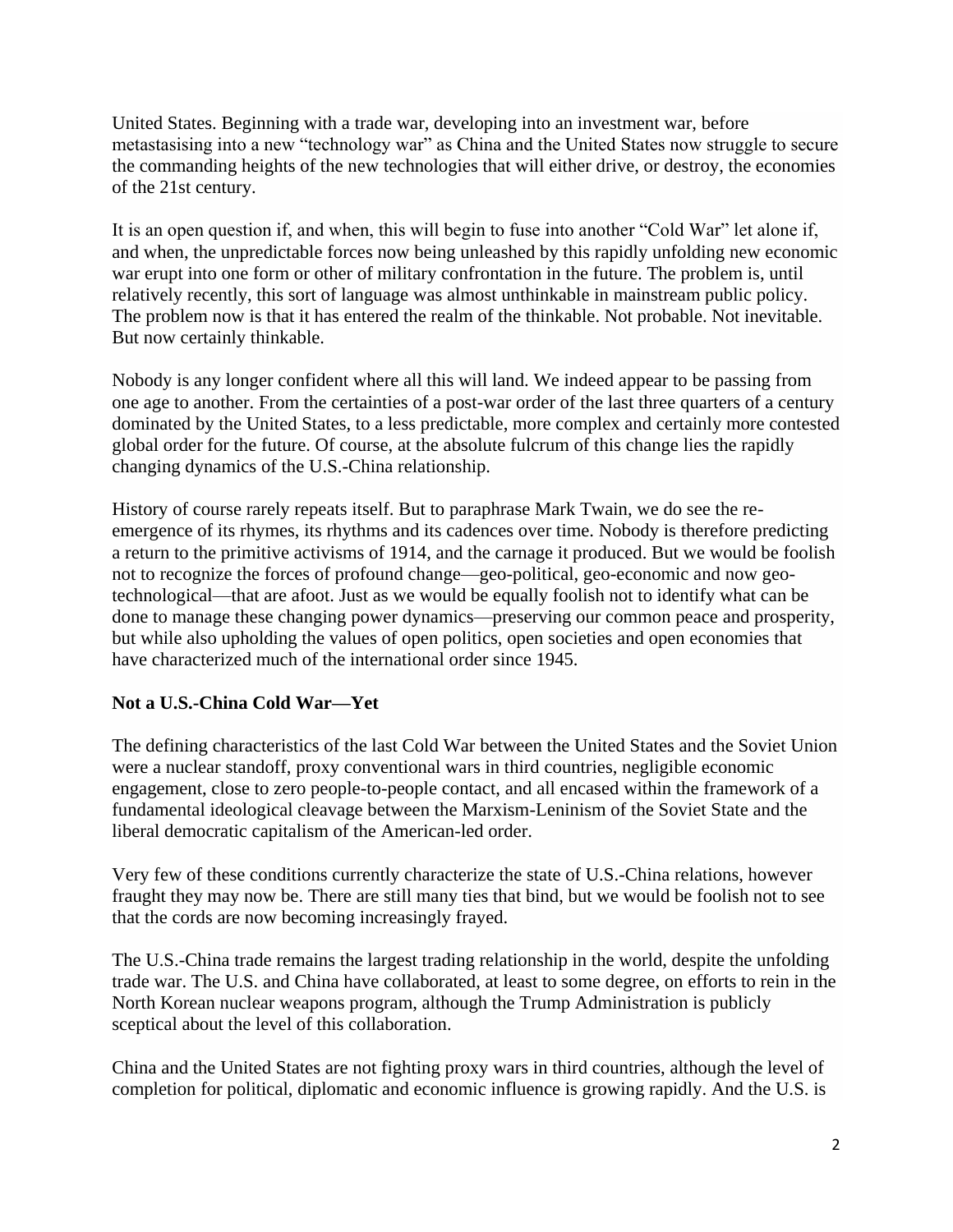still host to the largest number by far of Chinese students and researchers studying abroad, although the U.S. Congress and U.S. intelligence agencies are now signalling their concerns about the future impact of this on long-term U.S. technological supremacy. Cyber-warfare between the two—political, diplomatic, military and economic—has increased sharply, although its precise dimensions remain largely opaque to the wider public.

Yet of all the factors that characterized the last Cold War between Moscow and Washington, the emerging ideological cleavage between Beijing and Washington is perhaps the most salient of all. China does not accept the values that underpin the current liberal international order. They are not compatible with China's domestic political order. And rather than allow China to incrementally reform its domestic arrangements to conform with the principles of liberal internationalism, China's leadership has instead resolved to double-down in the entrenchment of its existing system of authoritarian state capitalism. Beyond that, China's leadership now seeks to reform, shape and where possible lead the reform of the current international order in a manner more compatible with its domestic arrangements.

Yet for the various reasons outlined above, we should be cautious about sliding into the easy language of a new Cold War between China and the U.S. It doesn't meet the definitional characteristics of the U.S.-Soviet Cold War—at least not yet. But if there is such a new Cold War in "high technology", we may already be there.

## **The Disappearing Ballast of the U.S.-China Relationship**

The important question for us now is where are these increasingly negative dynamics in trade, investment and technology going to take us over time? And how rapidly could they do so? Particularly when these factors are encased within the scaffolding of growing ideological hostility, long-standing mutual political non-comprehension and ever-widening strategic mistrust.

The lessons of history, including those of a century ago, are that when political relationships begin to fracture and when distrust between capitals becomes rife, we become much more vulnerable to the incendiary potential of individual events. What we're seeing now in the U.S.- China relationship is the slow but steady erosion of the protective covering of the relationship laid down by one generation after another over the last 40 years—since diplomatic normalization back in 1979.

The historical ballast of this relationship during the first decade of the U.S.-China relationship was their combined strategic mistrust of the Soviet Union. Following the events of 1991, which saw the collapse of the Soviet Empire, this ballast was in large part replaced by the growing breadth, depth and texture of bilateral economic engagement between China and the United States.

A decade later, as China entered the global economic community at scale through its WTO accession in 2002, American, and to some extent Chinese, policy makers embraced China's wider enmeshment within the global economic order. American policymakers, supported by most of their international counterparts, believed this policy of bilateral, regional and global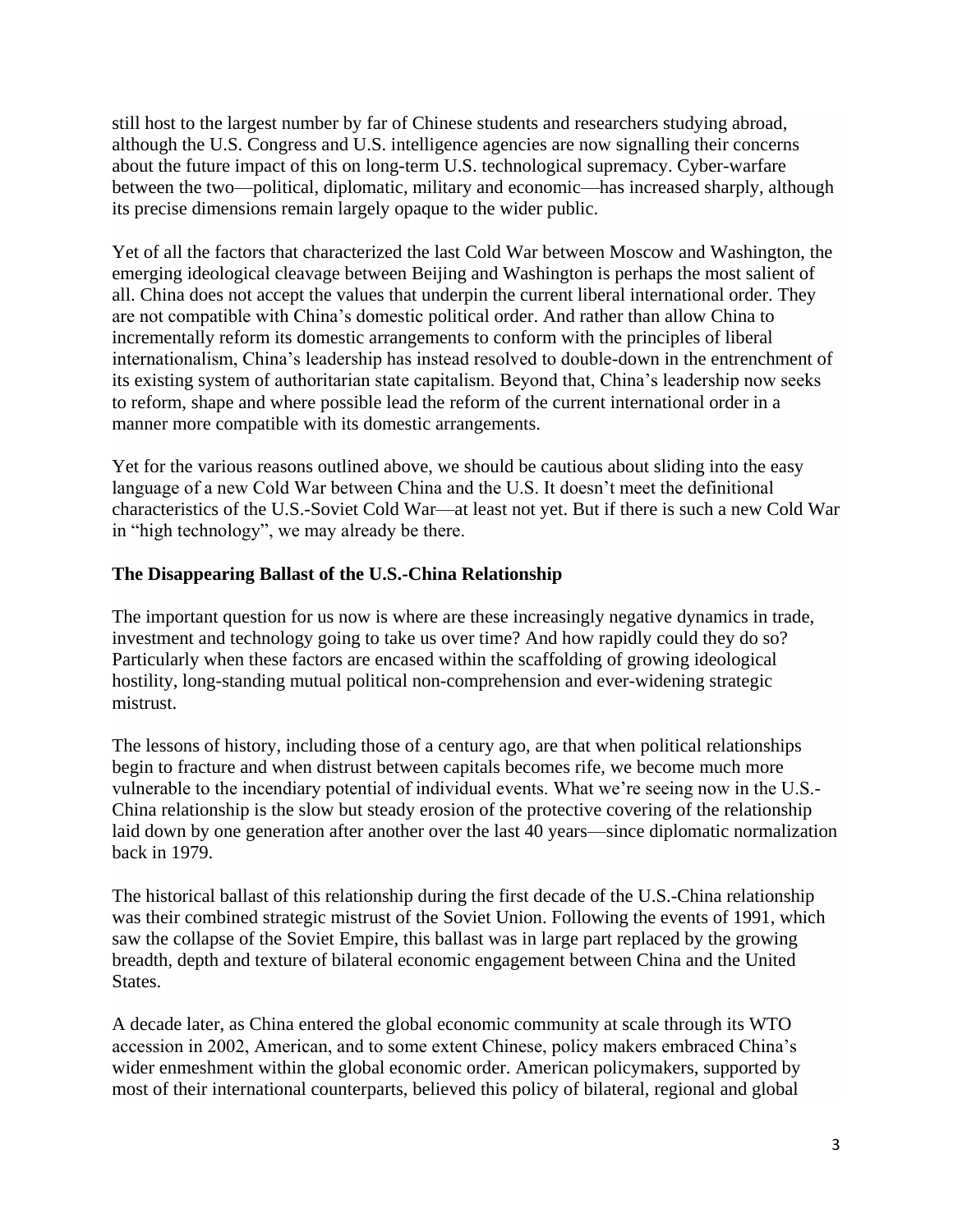economic engagement would eventually cause China to cross the ideological Rubicon departing from classical Confucian and more recent communist axioms of authoritarian state capitalism to become a full-throated "stakeholder" in the liberal international rules-based order. Indeed as we look back, these were the high days and the holy days of the U.S.-China relationship.

Yet another decade on, in 2012, we saw the rise of Xi Jinping, and what the Chinese now routinely describe as "the new era". By 2014, Xi Jinping had made it plain that China, rather than embracing the American-led global order, either at home or abroad, was now in the business of changing it. Indeed by 2018, Chinese official formulations had evolved again so that in their own language, China would now "lead the reform of the global system". In the intervening five years, we have also seen the successful launch of the Asian Infrastructure Investment Bank, the New Development Bank and the Belt and Road Initiative as the flag bearers of China's new approach to global leadership.

The last 40 years, therefore, have been a long, long journey in U.S.-China relations. China has achieved great national success over this time. When this process began, China's economy was the same size as Australia's, whereas by time we reach the 50th anniversary of U.S.-China relations, China may well have passed the U.S. as the world's largest economy. Yet while the economic change has been profound, driven by a Chinese hybrid model of authoritarian capitalism, China's political model has not changed, and remains led by a one-party Leninist state. And to be fair to our Chinese friends, they have been consistent about their determination to retain this political system, and the values on which it has been premised, throughout.

The West, instead, chose to look at China through political, rose-coloured glasses over the decades, despite the dramatic wake-up call that was Tiananmen. Indeed, over the last half decade or so, we've seen something of the final "loss of innocence" in the relationship. The traditional supporters of the relationship, particularly in the American business community, have now fallen silent. As have most other long-standing supporters as well.

Instead, we are left with an unprecedented coalition against China of the Administration, the Congress (both Republican and Democrat), the Pentagon, the State Department, the intelligence agencies, the business community (now across multiple sectors), organized labour and NGOs. Indeed the raw, strategic fundamentals of the relationship are now being laid bare. The romance has now gone. The marriage is now uncomfortable for both parties. Indeed, separation has begun. And on technology at least, divorce proceedings have commenced. The question for us all, is where all this will now go.

## **Strategic Drift—The End of Decades of "Strategic Engagement" and the Beginning of a New Period of "Strategic Competition"**

As of 2018, we find ourselves in a period of profound strategic drift in U.S.-China relations. The three layers of protective covering over the relationship have now been stripped away. China and the United States, rather than sharing a sense of strategic condominium against the Soviet Union, now find themselves in opposing strategic camps, as the level of political, military and diplomatic coordination between Beijing and Moscow deepens every month.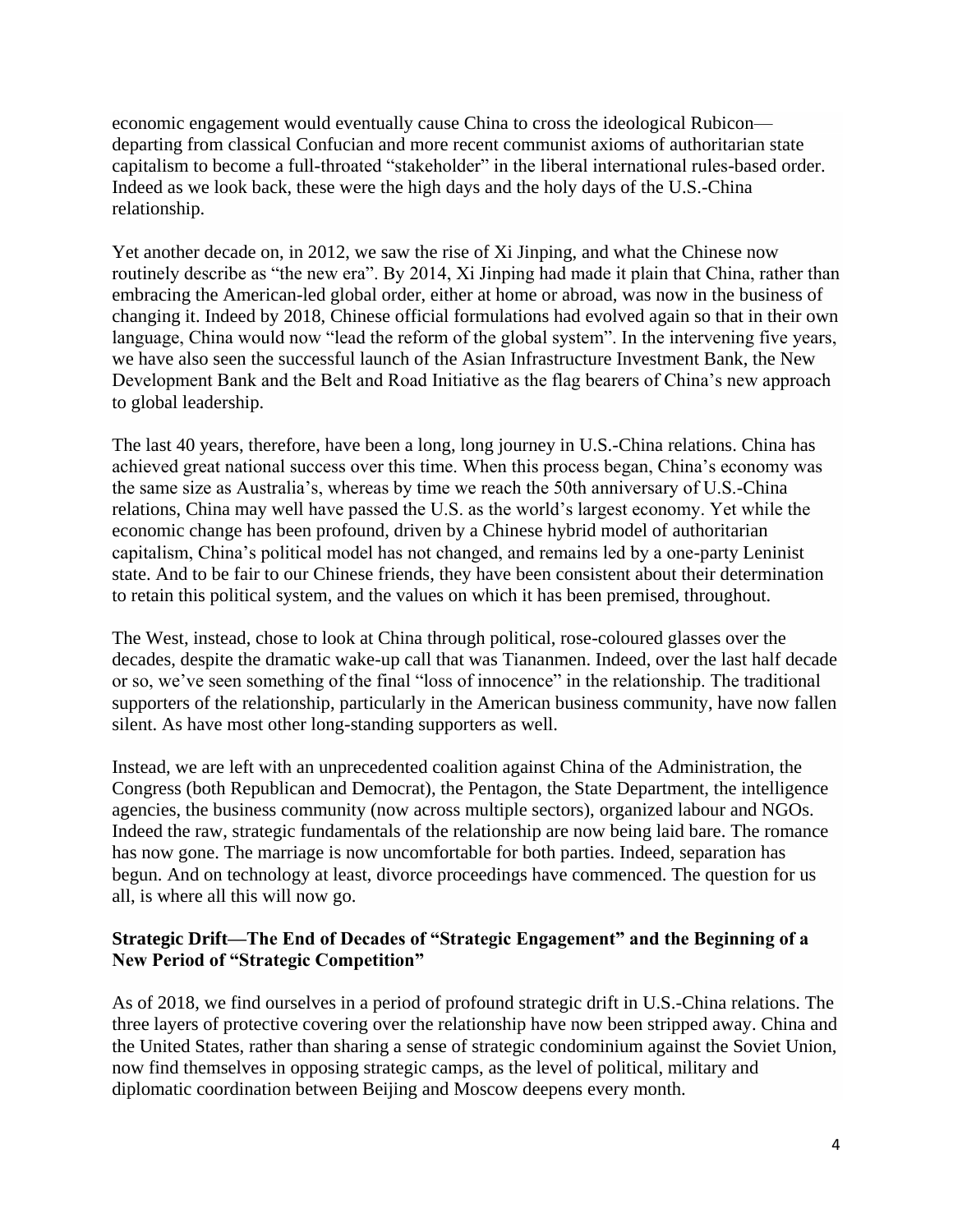The business constituency in both countries, for a long time constituting the deep ballast in the U.S.-China relationship, is now deeply fractured in its support for the relationship, with corporate America now exhibiting unprecedented collective hostility to the impact of Chinese economic policy on American business access to the Chinese market, as well as the terms imposed on foreign investors. And while China and the United States may still choose to cooperate across elements of the G20 agenda, we are well past the halcyon days of 2009, when American, Chinese and other Western policymakers were as one in staring down the global financial crisis, and steering the global economy to recovery.

The uncomfortable reality is that the United States and China, the two most powerful countries in the world, are now in a relationship adrift. The bulk of the common assumptions which have underpinned the mutual interests, and to some extent, the shared values of this relationship, have now disappeared. Just as the generation of older custodians of the relationship—when its guiding strategic axiom was the overwhelming mutual advantage of comprehensive engagement—has also now passed from the scene. So much so that the U.S.-China relationship now critically lacks a common strategic purpose. And therefore, lacks also a common strategic narrative, given that a "narrative" ultimately cannot lie about the fundamentals of the relationship. Raising in turn the question of whether a common, shared narrative is any longer possible between China and the United States, as each retreats to its strategic corner, in order to contemplate how best to best the other.

For decades, that shared narrative was "engagement", albeit always an engagement based on some degree or other of strategic hedging, in case everything went wrong. Strategic engagement as a unifying narrative for the relationship is now officially and effectively dead. Instead we have now landed in a new age of strategic competition, albeit conditional on one level or another of cooperation on a defined set of issues of the day—but with competition being the relationship's "steady state", and with cooperation now being the exception rather than the rule.

As a result, I fear we may now also find ourselves on the pathway to medium-term strategic confrontation, as each side competes for ascendency in what is now seen increasingly on both sides as a zero sum game. It's a relationship, therefore, which no longer has anybody at the rudder. As a result, strategic drift has set in. And once strategic drift sets in, and once the traditional ballast of the relationship has been cast overboard, we also know from history it's far easier to be taken by the tide, and to be buffeted by events.

#### **So Who is to Blame?**

At times like these, there is a tendency to point the finger to identify who is "to blame" for the state of the relationship. Americans will point to a number of factors, including: the new nationalism under Xi Jinping; Chinese mercantilist strategy such as "Made in China 2025"; China's use of the Belt and Road Initiative to effectively re-write a number of the rules of the liberal international rules-based order in a profoundly illiberal direction; China's global cyber offensive, including its recent successful attack on U.S. government personnel records; China's rapid acquisition of offensive military capabilities, its increasing military collaboration with the Russian Federation, as well as Chinese land reclamation activity in the South China Sea.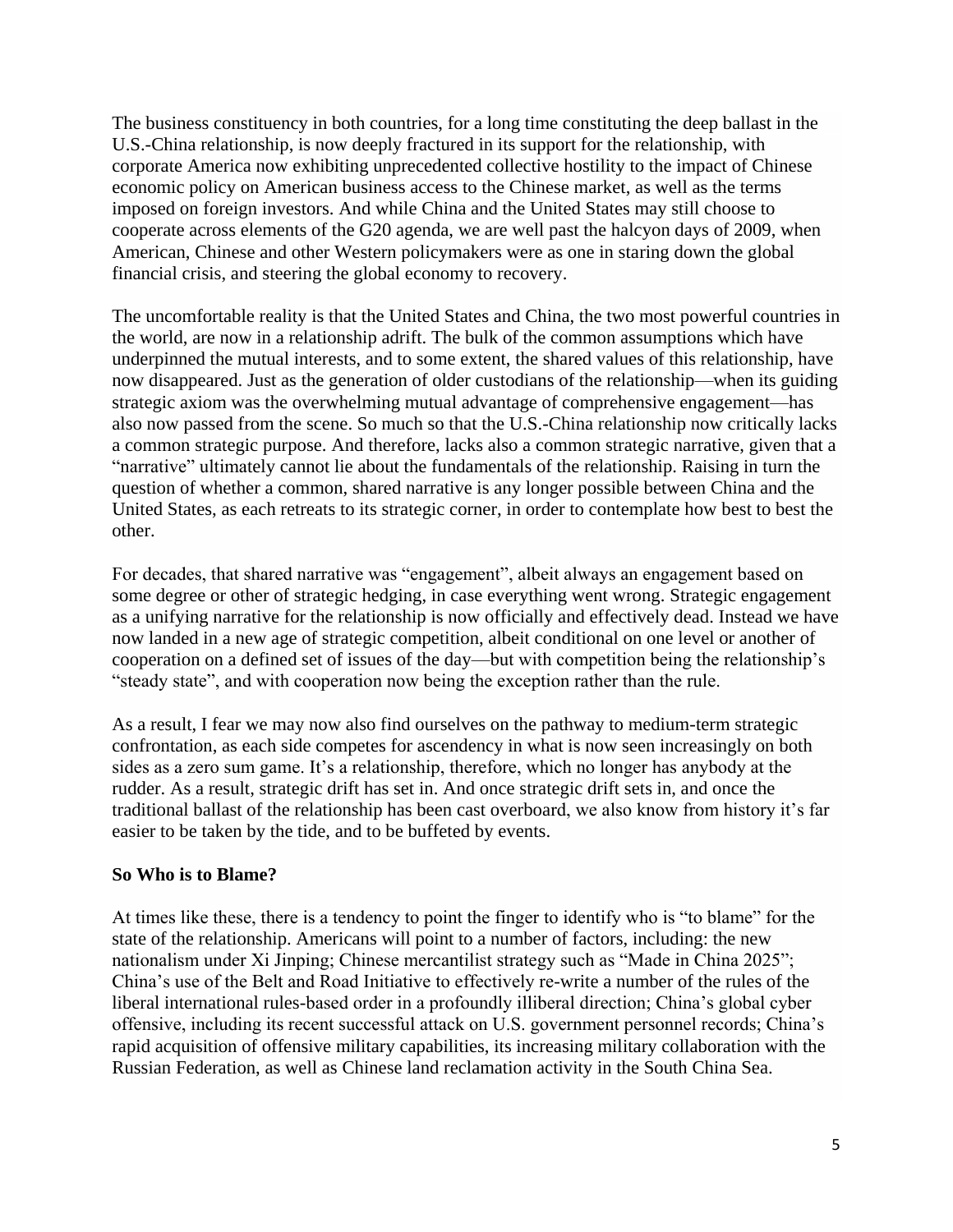China by contrast will point to the history of the U.S. violating the rules of its own order when it has suited, from Latin American interventionism under the Monroe Doctrine, to more recent Middle East interventions including the unilateral invasion of Iraq; continued daily U.S. provocation of China through reconnaissance flights along the Chinese coast; President Trump's unilateral declaration of an anti-Chinese trade war; more broadly the U.S. assault on the global free trading system, including the WTO; America walking away from the Paris Agreement on Climate Change; together with the unfolding technology war symbolized by U.S. decisions to freeze out Huawei from the future 5G network in the United States.

While finger-pointing may be satisfying for certain of the belligerents, unfortunately it doesn't really get us anywhere. My argument, by contrast, is simple: the current deterioration in the U.S.- China relationship is a structural phenomenon. It has arisen because China is now of sufficient economic, military and technological "mass" that it represents a structural challenge to long-term American dominance of the global and regional order. This is reinforced by the fact that these countries represent radically different political, cultural and ideological systems.

Furthermore, the national political leaderships of both countries, albeit through radically different processes, have now reached similar conclusions about one another. Whereas once the idea of China representing a challenge to the U.S.-led order was the subject of animated debate and discussion among academics, think tanks and policy planners, the uncomfortable truth is that this has now become a reality.

The American conclusion on this score is clearly evidenced by the December 2017 National Security Strategy of the United States. It states:

*China and Russia want to shape a world antithetical to U.S. values and interests. China seeks to displace the United States in the Indo-Pacific region, expand the reaches of its state-driven economic model, and reorder the region in its favour. Russia seeks to restore its great power status and establish spheres of influence near its borders. The intentions of both nations are not necessarily fixed. The United States stands ready to cooperate across areas of mutual interest with both countries.*

*For decades, U.S. policy was rooted in the belief that support for China's rise and for its integration into the post-war international order would liberalize China. Contrary to our hopes, China expanded its power at the expense of the sovereignty of others. China gathers and exploits data on an unrivalled scale and spreads features of its authoritarian system, including corruption and the use of surveillance. It is building the most capable and well-funded military in the world, after our own. Its nuclear arsenal is growing and diversifying. Part of China's military modernization and economic expansion is due to its access to the U.S. innovation economy, including America's world-class universities.* (National Security Strategy of the United States of America, December 2017, p. 25)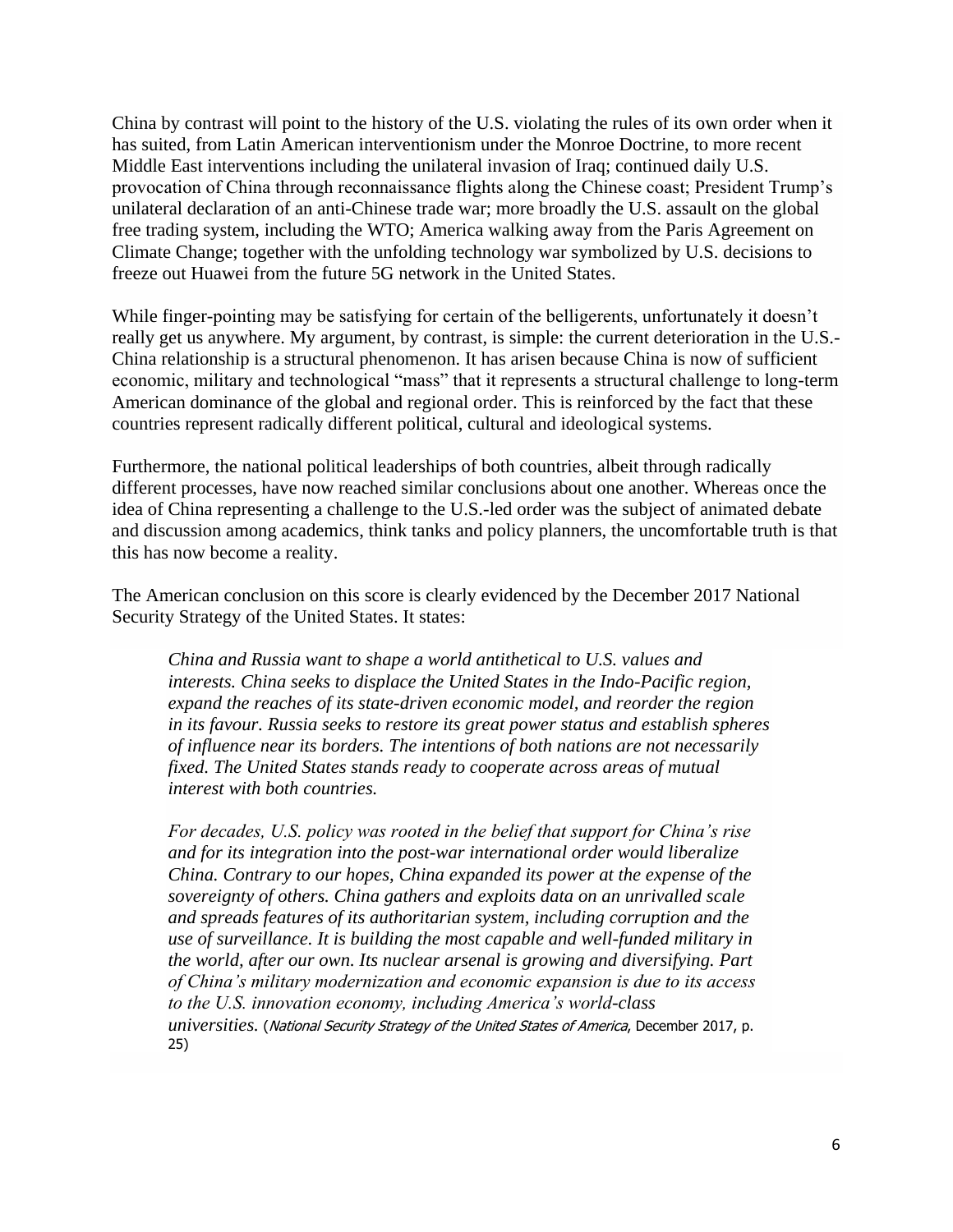Following the annual Chinese leadership retreat to Beidaihe in August this year, it also appears that China has reached the same strategic conclusions about this deep shift in the official American view of China.

In an authoritative editorial, published in late August by Long Guoqiang, it's stated that:

*In order to maintain its world hegemony, the United States has been guarding against any possible catch up. In the past, the Soviet Union and Japan had been hampered by the United States. But with the rapid development of China's economy, and China's increasing comprehensive national power, the U.S. has fully turned its consciousness and sentiment towards China, redefining Sino-U.S. relations…defining China as a long-term strategic competitor of the United States…therefore the trade war is not only a means for the U.S. to obtain more economic benefits, but also an important means for the U.S. to contain China. (Translated from [The People's Daily\)](http://opinion.people.com.cn/n1/2018/0829/c1003-30257035.html)*

There has indeed been a structural shift in the U.S.-China relationship. The key conceptual insight here, I believe, is Graham Allison's work on the application of "Thucydides Trap" to the current state of U.S.-China relations. In Allison's analysis, China, as the rising power, is now causing sufficient anxiety in the United States, as the established power, to cause the latter to begin to take substantive, corrective measures. In Allison's albeit selective survey of diplomatic history over the last 500 years, he identifies 12 out of 16 historical cases where similar circumstances have arisen and where military conflict has ultimately resulted.

It is a profound misreading of Allison's work, however, to conclude that he argues that Thucydides Trap inescapably leads to war. Allison rightly points to the significant possibility it might—unless corrective political, economic and military measures are taken to prevent such a conflict from occurring. So in the eternal debate between "structure" and "agency" in both political and international relations theory, the reality is that we can both observe the "structural" factors currently at work in the growing great power rivalry between China and the United States, as well as identifying the parallel reality that the "agency" of political leadership and diplomatic intervention can still avert catastrophe.

We are not, therefore, a bunch of international "zombies" marching relentlessly towards the cliff of international catastrophe, conflict and war. This is John Mearsheimer's world of "offensive realism", which holds that for a range of immutable structural factors, only war or abject capitulation between great powers can be the result, and that politics and diplomacy have no role.

On this I profoundly disagree. Chinese and American leaders may at some point in the future choose armed conflict. But it will be an active political choice. It will not be forced on them, either by the heavens above, or by the unalterable laws of human nature, social relations or the behaviour of states below. In other words, structure and agency are both relevant to the dilemmas we now face in U.S.-China relations.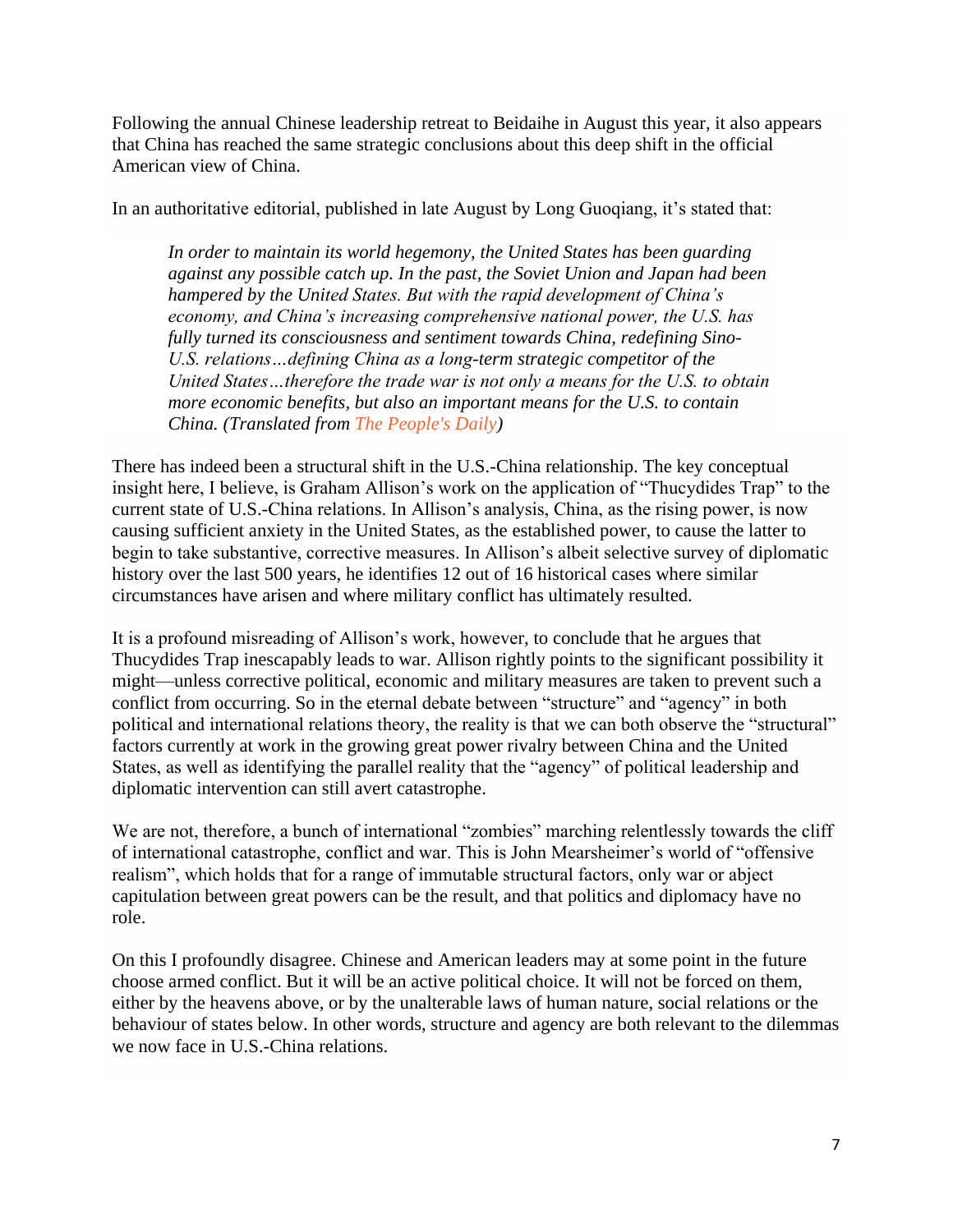The radical change in the relationship we have observed in recent years, as we have moved from strategic engagement to strategic competition, is indeed structural. But the role of "agency", through the political leadership of both countries, is to identify what rules of the road may now be possible, within the framework of what is now a deeply competitive relationship, to avoid conflagration.

I am not sufficient of a Kantian idealist to believe that any new set of shared norms that might be developed to govern this increasingly fractious, strategic competition between the U.S. and China, will somehow be a substitute for separate national strategies that seek to advantage each side over the other. That is inevitable. Indeed, it has also long been the case.

My simple argument here, however, is there is room for both shared norms and hard-edged competition—even in the deeply troubling circumstances in which we now find ourselves in this the single most important relationship in the world.

#### **Defining the Rules for Strategic Competition**

This is important for us all, because the open question is this: what are the prospects of strategic competition between China and the U.S. remaining peaceful for the medium to long-term? Or do we already now find ourselves on a slippery slope where strategic competitors soon become strategic adversaries—and where step-by-step we slide into a Cold War with the ever-present danger that one day this might erupt into a hot war? These are deeply sobering thoughts which should give us all collective pause.

Is it still possible, for example, to fashion a common strategic narrative capable of effectively embracing both sharp competition and identified areas of continued strategic collaboration, and doing so across the ever-widening ideological divide between the two countries? Or are we now in a brave new world where the new rules of the game have yet to be determined—one in which rules, to the extent that they can exist, can only be shaped by exclusively national strategies rubbing up against each other, at times colliding with each other, until some new great power modus vivendi emerges from the mayhem. Or not, as the case may be.

This is the question which many of us who care about the future of this relationship, and who see ourselves as friends of both countries, are now trying to think our way through. It's become the hardest question of all in international relations today. There is no easy fix. The gaps are now huge. And the dangers faced by anyone now trying to bridge them will be that they too will be accused of appeasing one side or the other.

History, or at least engineers, tell us that bridges when subjected to too much pressure, sooner or later just buckle before they collapse. Trying to bridge, however modestly, the current chasm in U.S.-China relations, is therefore not for the faint-hearted. It's a far easier road at present just to barrack for one or the other of the opposing teams from the stands. It's certainly safer there. Definitely more comfortable. But it's also useless if you're in the business of trying to find a way through. This is very much a work in progress for many of us.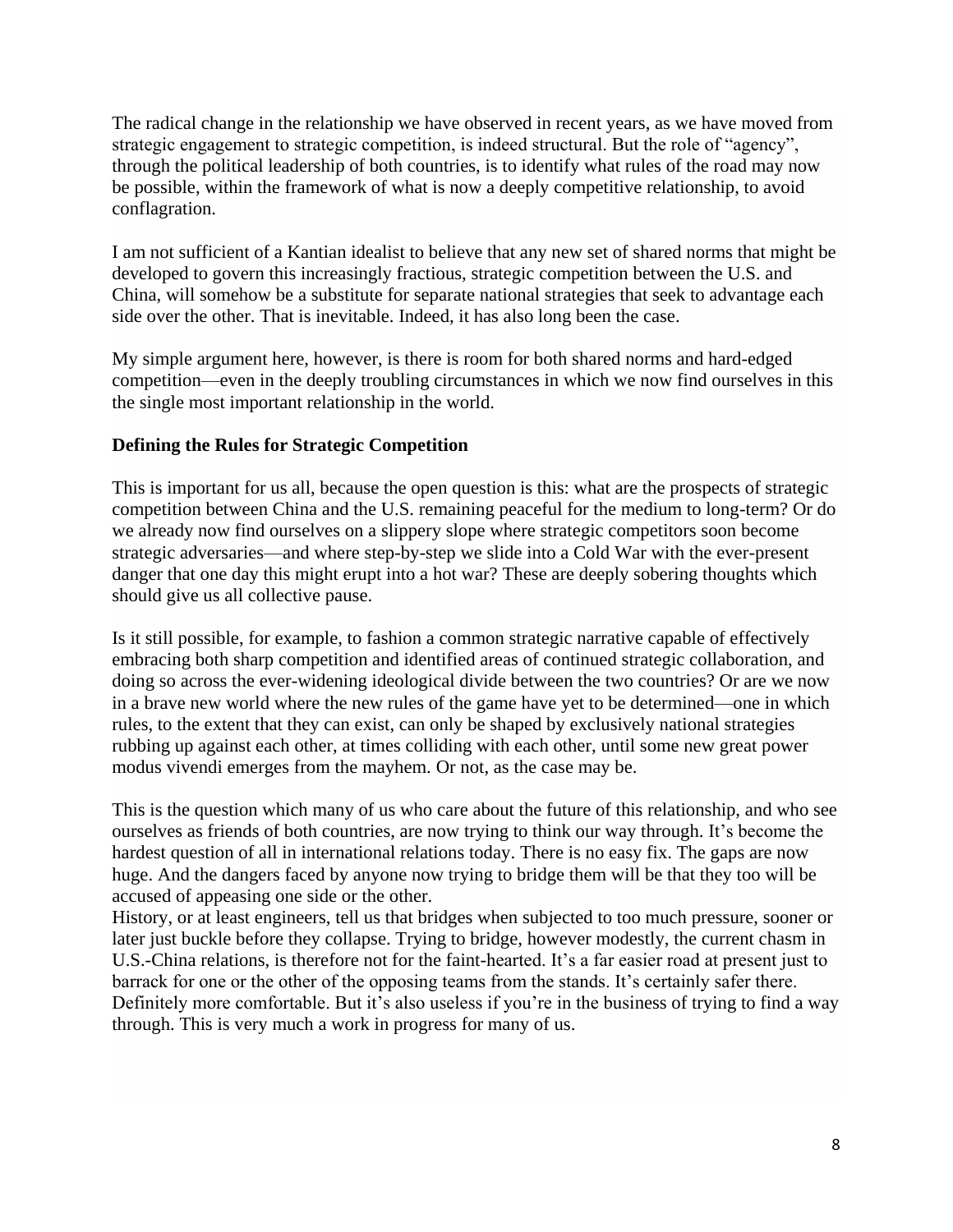#### **Deeper than a Trade War—Technology as the New Terrain**

Much of the current commentary on these questions focusses on the current trade war between China and the United States. Although as noted above, the reality is that the trade war is the manifestation of a much deeper structural cleavage in the relationship which has been evolving over many years. We see this at work in bilateral investment as well where Chinese flows into the United States have now slowed to a trickle. But the significant new terrain in which this new strategic competition between China and the United States is being fought out is in high technology, information technology and now artificial intelligence. Here the lines of battle are in the process of being drawn.

The U.S.-China Economic and Security Review Commission in March this year released a report on what it described as "China's techno-nationalism tool box". According to the Commission, China's mission is to build internationally competitive domestic firms, not only to replace foreign technology and products domestically, but also to supplant them internationally. This is reflected most acutely in the "Made in China 2025" strategy, released in 2015, which identifies specific Chinese targets, per each industrial and technological sector, which China proposes to dominate.

According to the commission, China is doing so through ten specific policy strategies:

- 1. localisation targets (for example, achieving 70% of the domestic industrial robot market by 2025 for Chinese suppliers);
- 2. state funding for industry development (for example, large scale subsidies for solar enterprises, although these have reportedly now been reduced);
- 3. dedicated government R&D funding, which in total has now reached 75% of that of total U.S. R&D outlays as of 2015;
- 4. government procurement (for example, mandating central government purchases of Chinese automobile brands);
- 5. new "China-defined" technology standards (for example, through the PBOC announcing new technical encryption standards for credit cards, which are incompatible with existing international standards and only used by state owned cards such as Union Pay, not shared by Visa or MasterCard);
- 6. regulatory thresholds (for example, requiring the formation of joint ventures as a precondition for Chinese market entry);
- 7. foreign investment restrictions and import guidance (for example, through its Catalogue on Guiding Foreign Investment, and its Catalogue on Encouraged Imported Technology Products which identify industry sectors as either "encouraged, permitted or restricted" to foreign investment;
- 8. the state-driven acquisition of foreign talent (for example, through state-funded projects such as the 1000 Talents Program, and Project 111 which specifically target some 5000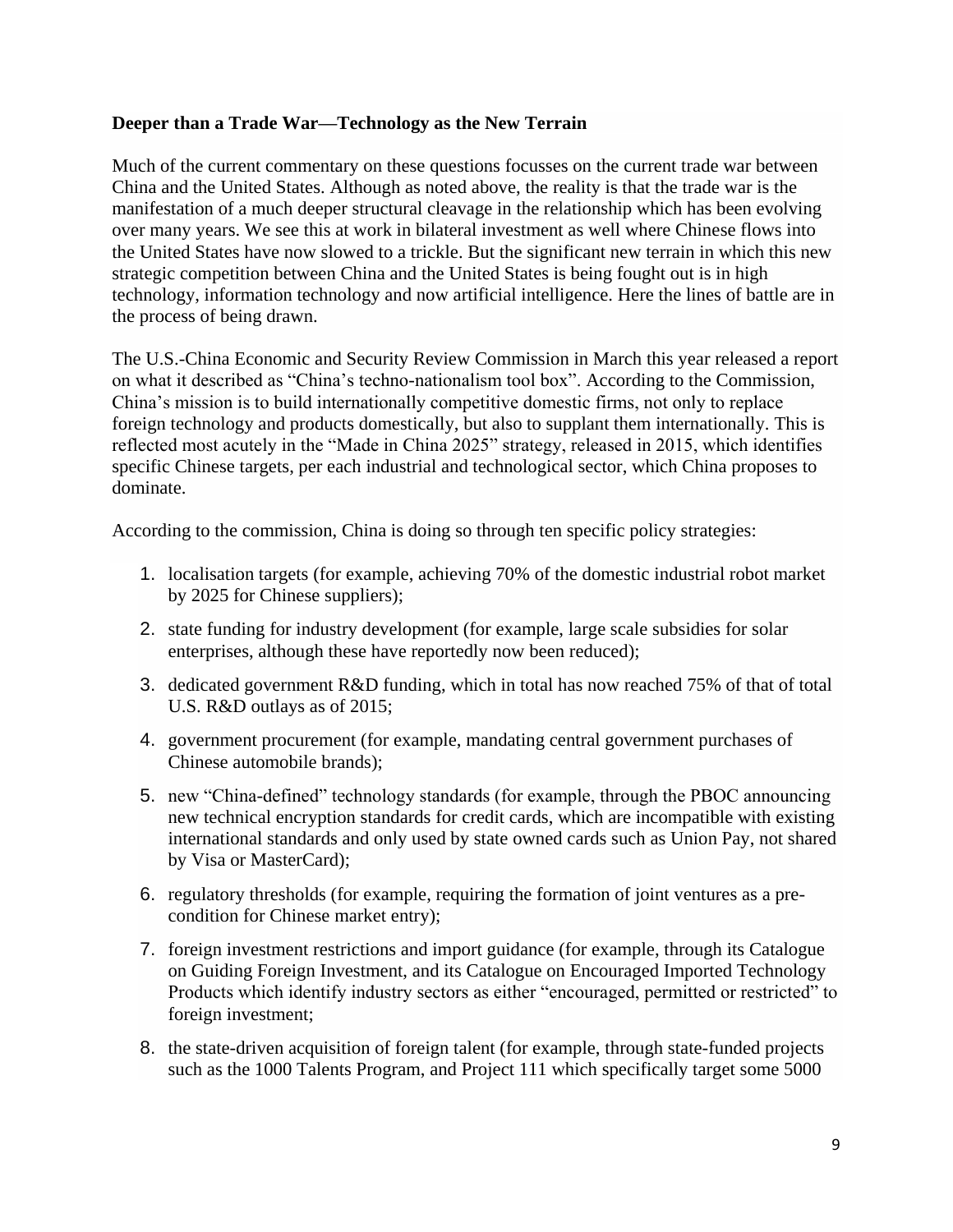foreign scientists from the world's top-100 universities and research institutes with incentive packages in excess of what can be had in the normal academic market);

9. a state-directed foreign technology acquisition program, whereby the Chinese government funds the acquisition by Chinese firms of foreign tech firms—such as in 2015-16 when China acquired some 21 U.S. semiconductor firms; and

10.industrial espionage.

According to the U.S. Chamber of Commerce, the Made in China 2025 program is a "10-year comprehensive blueprint aimed at transforming China into an advanced manufacturing leader across 10 strategic industry sectors including next generation information technology, aviation, high-speed rail, new energy vehicles, and agricultural machinery." Both the U.S. Chamber of Commerce and the U.S. Government's principal complaint against "Made in China 2025" is that it is both state-directed and, most critically, state-funded, thereby creating an unfair global playing field for international firms seeking to compete in their own right. Indeed the U.S. Chamber assessed in 2017 that "declared Chinese government funding related to Made in China 2025 alone is about \$632 billion."

Made in China 2025 is not the only Chinese strategic industry plan aimed at pole-vaulting China from being a labour-intensive, low tech manufacturer 20 years ago, to becoming a global high tech powerhouse within the space of a generation.

There are many other policy vehicles as well, including:

- China's 13th Five-Year Plan (2016-2020)
- China's Medium to Long-term Plan for Science and Technology development (2006- 2020)
- China's Strategic Emerging Industries Initiative of 2010; and
- China's Next Generation Artificial Intelligence Development Plan of 2017, with the objective of making China the world's premier A.I. innovation centre by 2030—targeting specific technologies such as intelligent connected vehicles, intelligent service vehicles, intelligent unmanned aerial vehicles, computer-aided medical imaging, video image recognition, artificial audio intelligence and computer translation.

Again, the U.S. complaint about each of these policy initiatives is that they seek to realize Chinese global technological supremacy through the massive allocation of resources by the Chinese state, which again has the effect of disrupting the normal operation of competitive global markets.

A further stated U.S. concern is the clear interrelationship between state-driven high technology development in China in the civilian economy with integrated military applications—including the rapid development of robotic warfare technology. As for China, it has argued that it is in its national interests to prosecute this vast array of state-driven strategies because it has concluded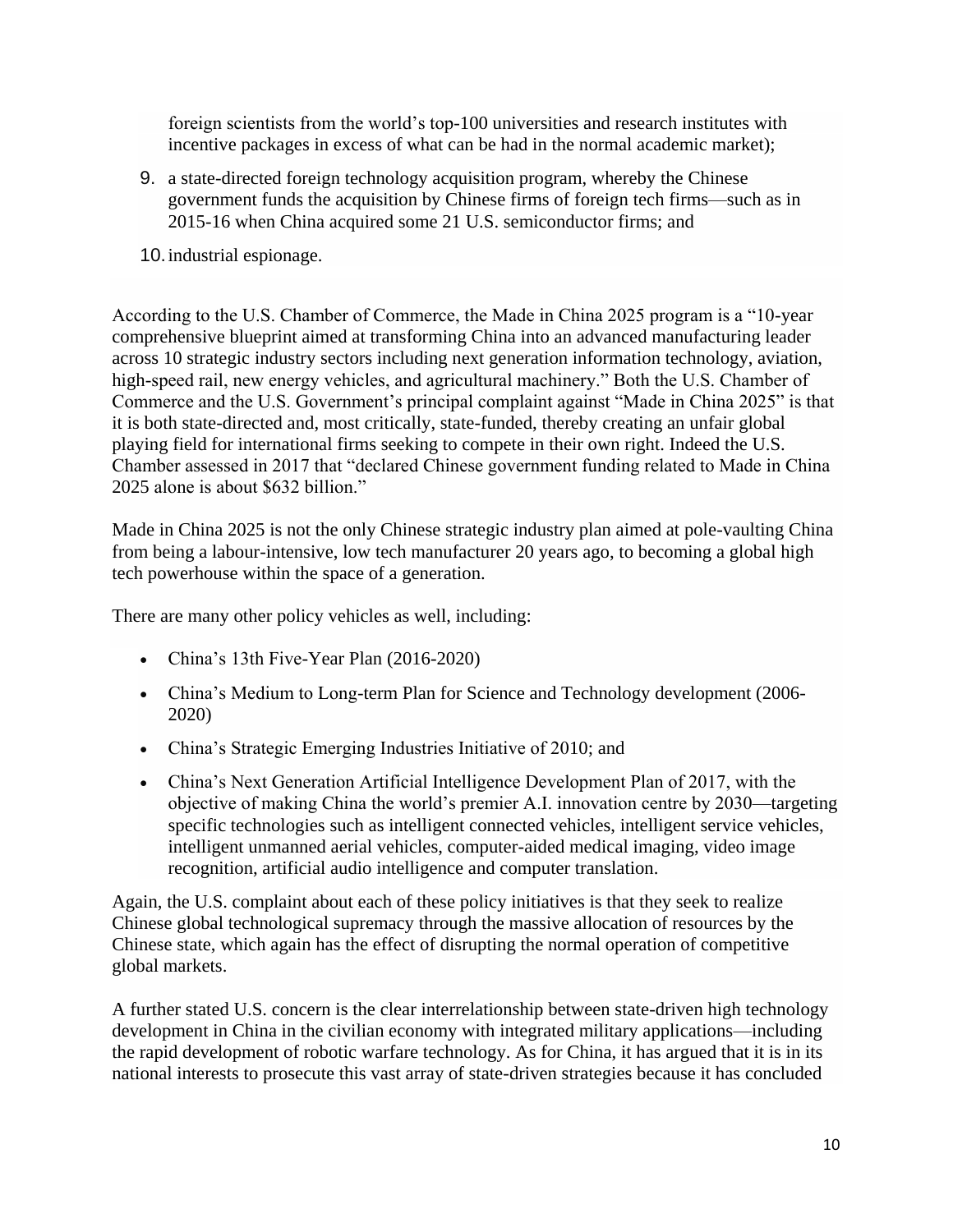that U.S. national interests will preclude China from being able to acquire these capabilities through an open and competitive market.

For example, China's Plan for Science and Technology Development specifically concludes that "facts tell us that China cannot buy true core technologies in key fields that infect the lifeblood of the national economy and national security". As a result, as the plan itself concludes, in order to deal with this core vulnerability, China must resort to indigenous, independent innovation by improving the "absorption and re-innovation of foreign technology".

The same sentiment is reflected in Xi Jinping's recent statements on China's national artificial intelligence strategy which conclude that in the absence of national innovation, adaptation and self-reliance, China's long-term economic and national security will be under fundamental threat. For those wishing to understand the breadth and depth of Xi Jinping's national policy commitment in these areas, they should read his 30 April 2018 address to the national work conference on cyber security and information technology. It is a sobering reflection on the emerging terrain of the U.S.-China technology war.

The reality is that those seeking to work on the overall dimensions of the future of the U.S.- China relationship will have to deal with an emerging Cold War on high technology up front. Managing the technology dimension of this new strategic competition between China and the United States will be fundamental for the future—not just a single compelling feature. Policy makers will therefore have to become comprehensively literate in a field where very few have any significant experience.

## **A Relationship Adrift**

Therefore, here in San Francisco, the Bay Area, and the home of Silicon Valley, you now find yourselves on the front line of this great competitive race which has now been launched between China and the United States to secure national competitive dominance in the new technology industries of the future. If you thought things were already becoming sharp for the sector because of the deteriorating dynamic of the U.S.-China relationship, my prediction is this: you ain't seen nothing yet.

It's only going to get much sharper. The race is on. The starter's gun has been fired some time ago. But to return to my overall theme for this address: the key challenge for policymakers both in Washington and Beijing is whether they allow this level of strategic competition for the new commanding heights of the new technologies to fundamentally destabilize the overall relationship.

Which brings us back to the strategic question of what framework is now possible for the longterm development of U.S.-China relations which is capable of both managing acute competition and cooperation in specific areas all at the same time. Much creative effort must now be injected into this exercise—unless we are prepared to sit back and allow the relationship to potentially career completely out of control. As said at the outset, when we look back at the year 2018, I believe we will identify it as the year we saw the turning point in strategic competition between the U.S. and China begin to decisively outweigh the remaining areas of strategic cooperation.